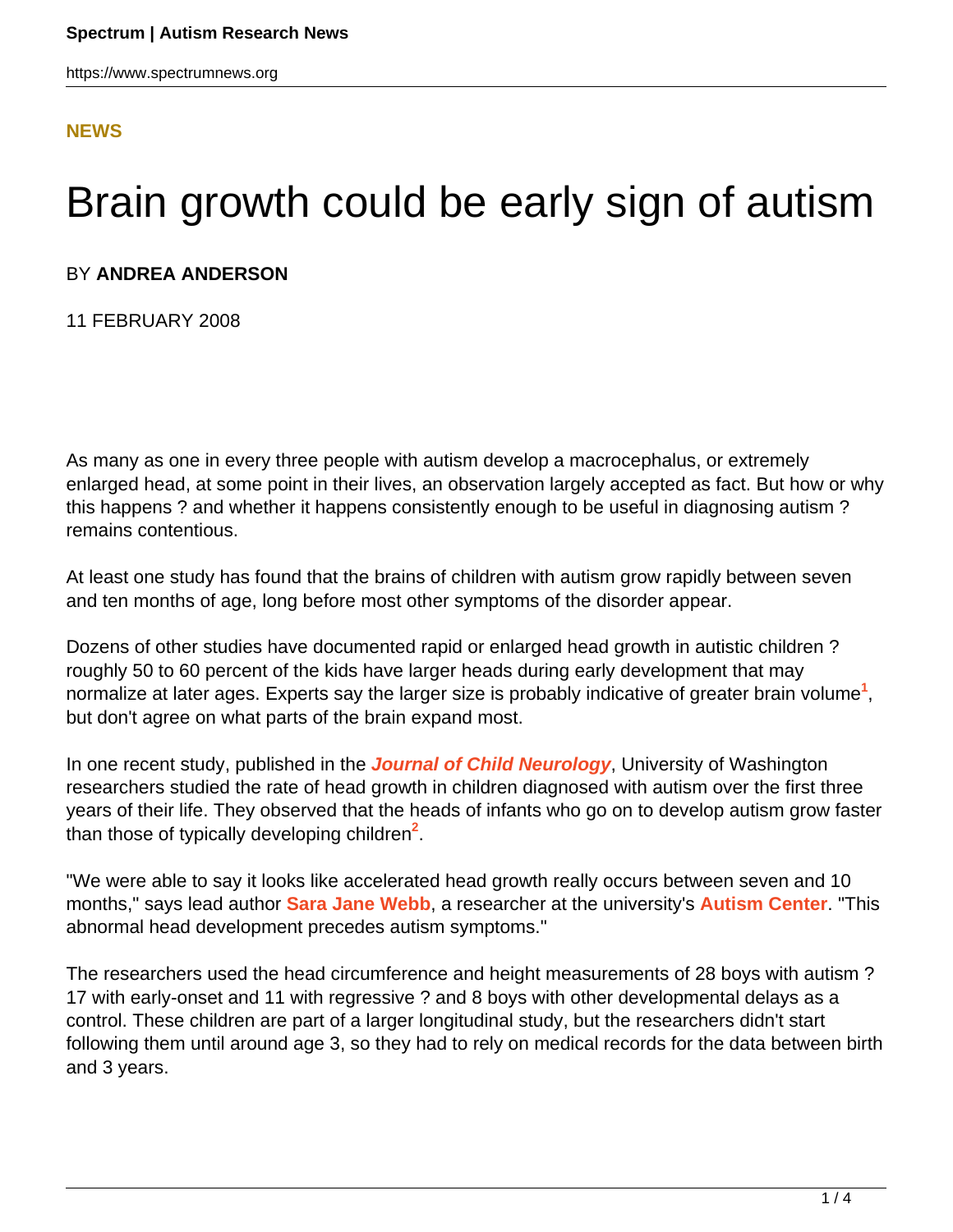They compared the average head sizes in each group over time with typical rates provided by the **U.S. Centers for Disease Control and Prevention**.

Till about 7 months of age, there was no difference in the average head circumference between the autism and the control groups. But between 7 and 10 months, there was a statistically significant increase in the rate of head growth, but not in height, in children with both early-onset and regressive autism spectrum disorders (ASD) as compared with typically developing children, Webb says. Of the 28 ASD boys, 6 also met the diagnostic criteria for macrocephalus.

After the 10-month mark, any differences in the rate of head growth were highly variable and not statistically significant. Previous work suggests that head growth in children with autism slows down to normal or slower-than-normal rates around 2 years of age**<sup>3</sup>** .

## Early diagnosis?

Because this rapid head growth is seen before most other symptoms appear, it could be used as a biological marker for autism, says Webb, identifying high-risk kids while they wait to be seen by clinicians.

But **Janet Lainhart**, a psychiatrist and pediatrician with the **Brain Institute at the University of Utah**, is more cautious. Head size data could be a useful piece of additional information, but doctors notice accelerated head growth in about six percent of typically developing children**<sup>4</sup>**,**<sup>5</sup>** , she notes. "The problem is that increased head growth during infancy is non-specific," Lainhart says. "There's no way that it, by itself, can be used to diagnose autism."

Even those who have recorded much of the head growth data are cautious. "I think it is pretty clear that we do not have sufficient data to use head circumference clinically," says **Joe Piven**, an autism researcher at the University of North Carolina at Chapel Hill who is trying to identify the reasons for the enlargement. "This really requires an epidemiologic study to determine how it really contributes to risk."

Some researchers are turning to **imaging studies** to study the abnormal brain growth. For instance, in a 2001 magnetic resonance imaging (MRI) study of 30 autistic boys under age 5, a full 90 percent of 2- to 4-year-olds had above-average brain volumes**<sup>6</sup>** .

Among these children, those at age 2 or 3 showed enlargement in specific regions: they had about 12 percent more gray matter and 18 percent more white matter in the cerebral cortex, the part of the brain that governs thought, memory and language, and 39 percent more white matter in the cerebellum, which is involved in movement and balance. Other studies have reported enlarged gray and white matter in the cortex, but not in the cerebellum**<sup>7</sup>**,**<sup>8</sup>** .

"The results from MRI studies are all fairly consistent in showing increased volume," Piven says.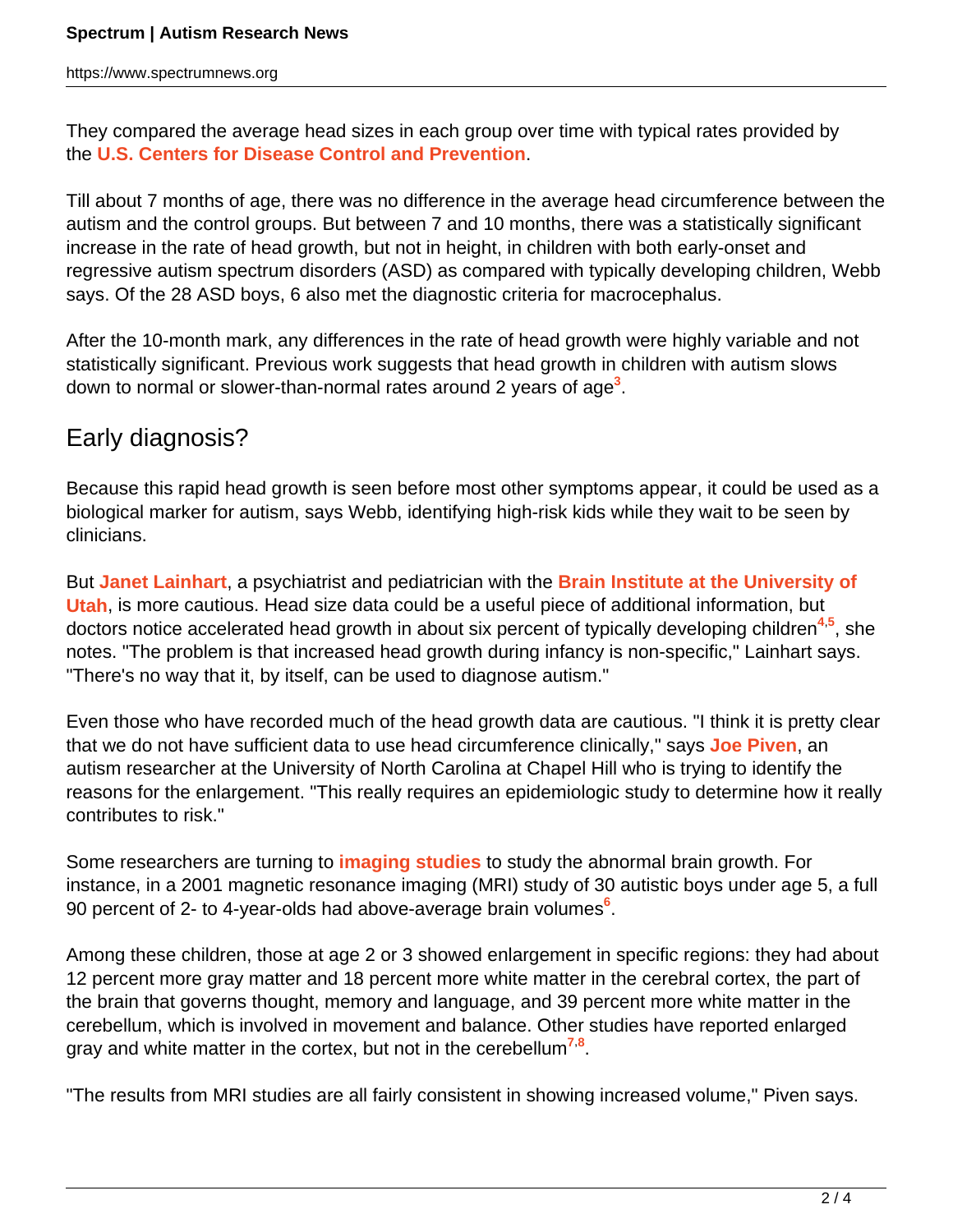"But beyond that there are differences in the findings from the studies." He says some of those differences can be attributed to variable experimental design, especially in subject age and comparison groups.

The underlying cause of the increased volume also remains a mystery. "It really remains to be seen ? even if it's gray matter or white matter ? whether it's due to increased tissue or increased water content," Lainhart says. "We just don't know yet."

## References:

Courchesne E. et al. Neuron **56**, 399-413 (2007) **PubMed ?**

Webb S.J. et al. J. Child Neurol. **22**, 1182-1190 (2007) **PubMed ?**

Dawson G. et al. Biol. Psych. **61**, 458-464 (2007) **PubMed ?**

Courchesne E., et al. JAMA **290**, 337-344 (2003) **PubMed ?**

Lainhart, J. JAMA **290**, 393-394 (2003) **PubMed ?**

Courchesne E. et al. Neurol. **57**, 245-254 (2001) **PubMed ?**

Hazlett H.C. et al. Arch. Gen. Psych. **62**, 1366-1376 (2005) **PubMed ?**